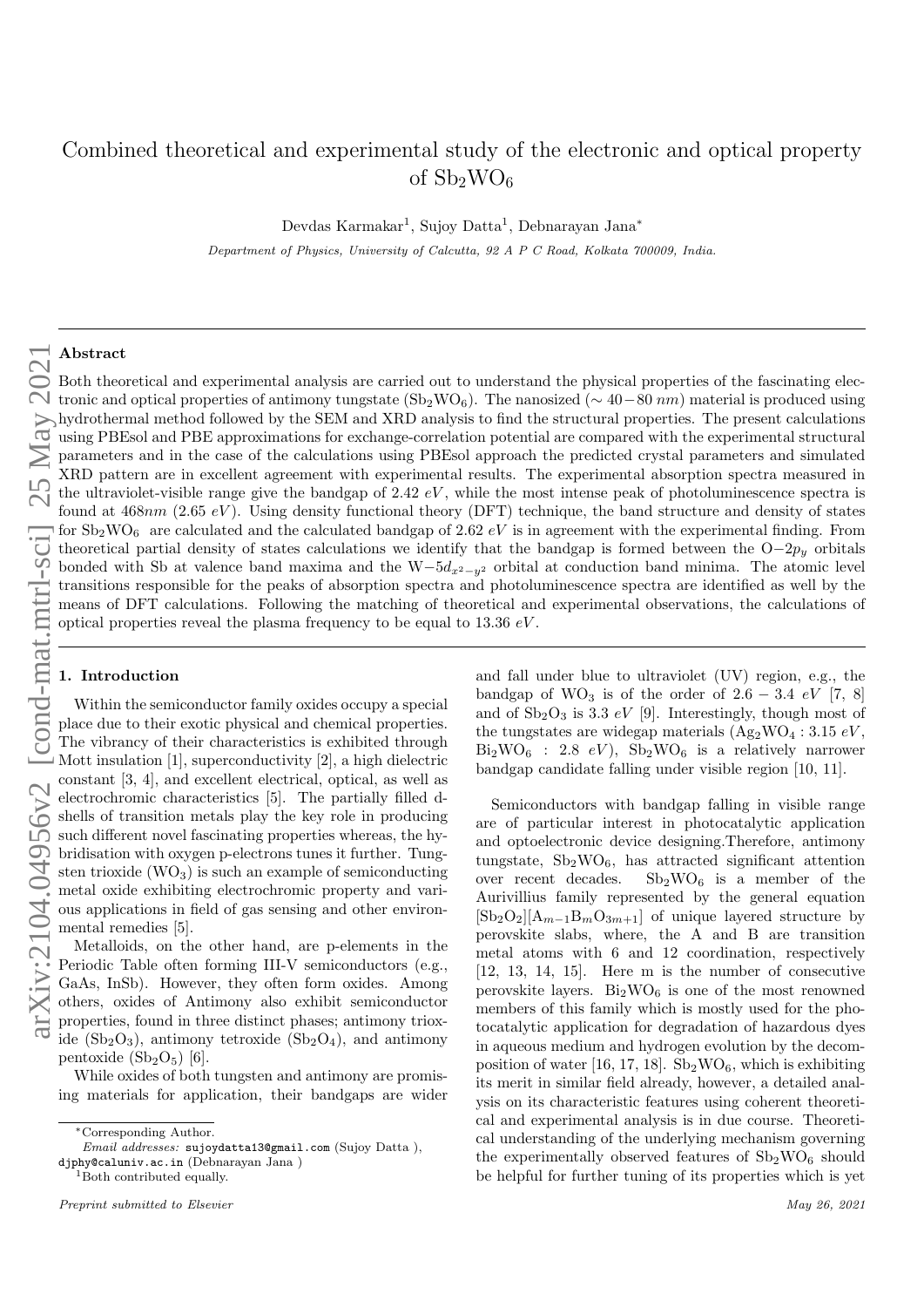to be explored. This study is an attempt to bridge the gap.

Here, we report a simple hydrothermal process of synthesizing  $Sb_2WO_6$ , followed by light absorption analysis in ultra-violet to visible (UV-Vis) region and photoluminescence spectral analysis. To understand the mechanism behind these physical properties, the density functional theoritical study has been carried out.

# 2. Methodology

# 2.1. Experimental Details

#### 2.1.1. Materials

All the chemicals are of analytical grade and used without further purification. Antimony Chloride  $(SbCl<sub>3</sub>)$ is purchased from Merck with 99.0% purity. Sodium Tungstate  $(Na_2WO_4)$  is from Spectrochem Pvt. Ltd (India) with purity 99.0%. Deionised water (DI) is used for the synthesis purpose.

## 2.1.2. Synthesis

Antimony Tungstate nanostructures are prepared using antimony chloride (SbCl3) and sodium tungstate (Na2WO4) by the usual hydrothermal process [19]. Being a low cost, simple and easily controllable process, hydrothermal method is used for pure as well as doped and heterostructure sample preparation. The morphology and the average size of the nano particles can be controlled via tuning the temperature, time, sample concentration and pH of the solution.

Sodium tungstate and antimony chloride are dissolved in 22 ml DI water separately in 100 ml beakers followed by 15 minutes sonication and 30 minutes vigorous stirring. Sodium tungstate solution is then poured drop wise to the  $SbCl<sub>3</sub>$  solution and kept for stirring during 1 hr to get a homogeneous mixture. After that the solution is transferred to the  $55$  ml teflon lined chamber in a steel autoclave at a temperature of  $180^oC$  for 12 hours. The solution is allowed to cool naturally and centrifuged several times with water-ethanol mixture to remove the unreacted salts. Finally, the product is dried at  $70^{\circ}$ C for overnight and collected by mortaring.

# 2.1.3. Characterization

Structural characterization of the samples is carried out by using X-ray powder diffraction (XRD) measurements recorded using X-ray diffractometer (Model: Bruker AXS D8 Advanced) operating at 40 kV and 40 mA with Cu- $K_{\alpha}$  radiation of 1.5406Å. XRD spectra are taken within  $2\theta$  range of  $15^{\circ} - 70^{\circ}$  using a scanning rate of  $0.003^{\circ} s^{-1}$ . The surface morphology of  $Sb_2WO_6$  is studied by ZESIS EVO 18 scanning electron microscopy (SEM). The UV-Vis spectrum is recorded in the absorbance mode in the wavelength range 200  $nm$  to 800  $nm$  by using the instrument Shimadzu UV-1800. Photoluminescence (PL) spectra of the samples are taken by using Horiba FL 1000 fluorescence spectrometer using 310 nm excitation.

#### 2.2. Theoretical and Computational Methodology

For density functional calculations we use plane wave basis functional techniques as implemented in the Quantum Espresso (QE) code [20]. The ground state configurations are taken as:  $\text{Sb} \rightarrow 4d^{10}5s^25p^3$ ,  $\text{W} \rightarrow 5s^25p^65d^46s^2$ ,  $0 \rightarrow 2s^2 2p^4$ . The structural relaxation is carried out to find energetically optimized cell using variable cell structural relaxation technique. Pseudopotentials appropriate for projected augmented wave (PAW) basis is used. We use Perdew-Burke-Ernzerhof (PBE) and the corrected form of PBE for solids (PBEsol) exchange-correlation potentials for structural analysis [21, 22]. The structural optimization is done with the maximum force of  $10^{-5}$  Ry./atom and pressure thresholds of  $10^{-5}$  kbar/cell. Fine  $6 \times 7 \times 4$ k-point grids  $(\langle 0.2/\mathring{A})$  is used and charge densities and energies are converged to  $10^{-8}$  Ry. We set kinetic-energy cut-off of 55  $Ry$  and 500  $Ry$  for the wavefunctions and charge densities, respectively. The simulated X-ray diffraction is produced using Vesta package [23]

As PBE or PBEsol approximations underestimate the bandgaps, so, we use Heyd−Scuseria−Ernzerhof (HSE06) screened hybrid functional for electronic and optical properties calculations [24]. The optimized norm-conserving Vanderbilt (ONCV) pseudopotentials are used for HSE calculations. The HSE06 band structure and density of states (DOS) are extracted using Wannier90 package [25]. For DOS calculation, adaptive smearing is utilised using denser  $25 \times 25 \times 25$  k-space grid.

For optical properties predictions, we calculate the complex dielectric tensor using random phase approximation (RPA).

$$
\epsilon_{\alpha\beta}(\omega) = 1 + \frac{4\pi e^2}{\Omega N_{\mathbf{k}} m^2} \sum_{n,n'} \sum_{\mathbf{k}} \frac{\langle u_{\mathbf{k},n'} | \hat{\mathbf{p}}_{\alpha} | u_{\mathbf{k},n} \rangle \langle u_{\mathbf{k},n} | \hat{\mathbf{p}}_{\beta}^{\dagger} | u_{\mathbf{k},n'} \rangle}{(E_{\mathbf{k},n'} - E_{\mathbf{k},n})^2}.
$$

$$
\left[ \frac{f(E_{\mathbf{k},n})}{E_{\mathbf{k},n'} - E_{\mathbf{k},n} + (\hbar\omega + i\hbar\Gamma)} + \frac{f(E_{\mathbf{k},n})}{E_{\mathbf{k},n'} - E_{\mathbf{k},n} - (\hbar\omega + i\hbar\Gamma)} \right]
$$
(1)

Here,  $\hat{\mathbf{p}}$  is the momentum operator,  $|u_{\mathbf{k},n}\rangle$  is the *n*-th state at k point corresponding to the energy  $E_{\mathbf{k},n}$ ,  $\omega$  is the frequency of the incident photon,  $\Omega$  is the volume of the unit cell and  $N_k$  is the number density of the charge carrier. Since no excited-state can have infinite lifetime, we introduce small inter-smearing  $\Gamma$  (0.2) in order to incorporate intrinsic broadening to all excited states. We calculate the imaginary part of the dielectric function  $\epsilon_{\alpha\beta}^{(i)}$  first, and, then the real part  $\epsilon_{\alpha\beta}^{(r)}$  using the Kramers-Kronig relation.

From  $\epsilon_{\alpha\beta}^{(r/i)}$  the optical conductivity, refractive index and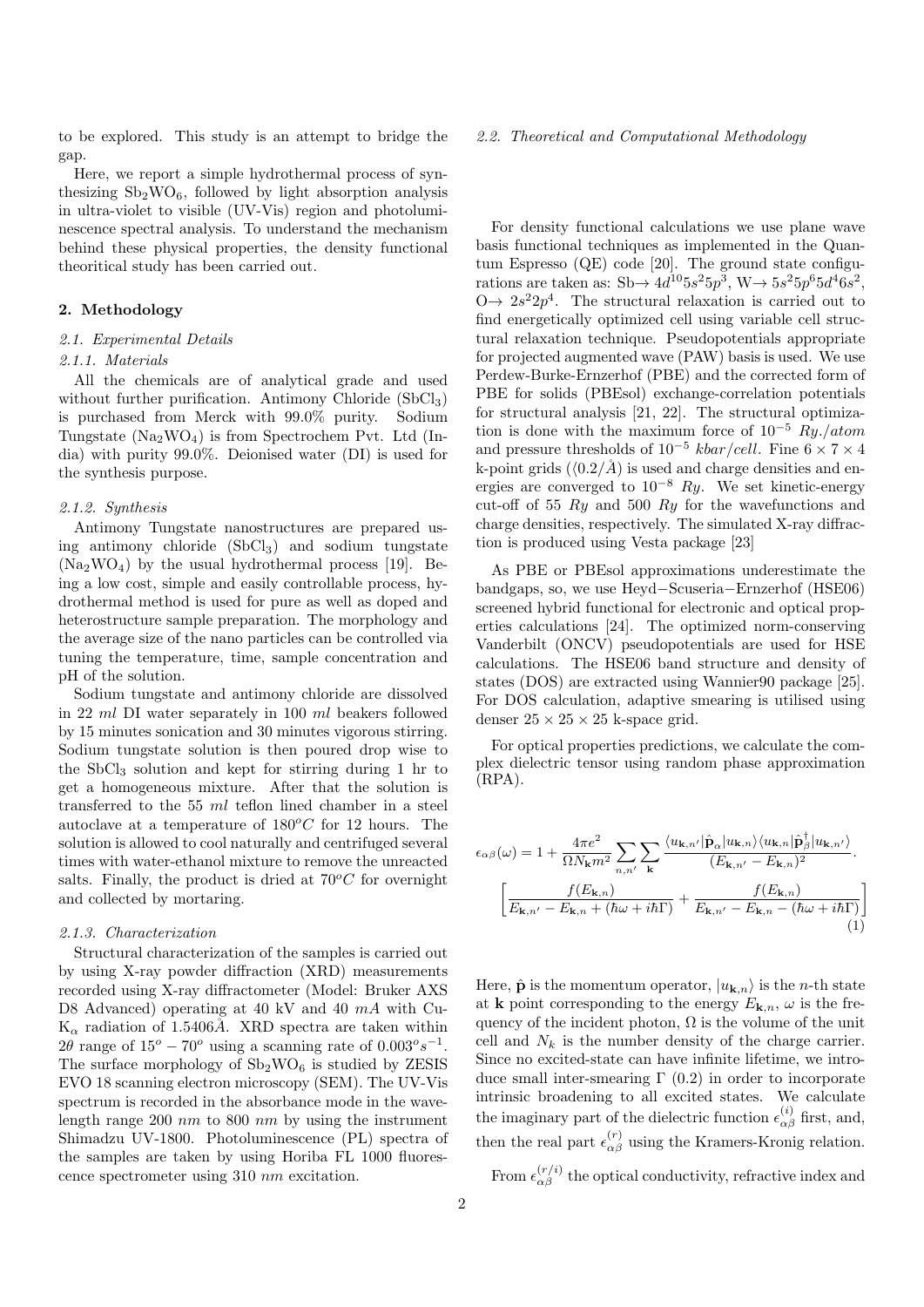

Figure 1: (A) SEM image of the  $Sb_2WO_6$  nanoparticles; (B) Particle size distribution obtained from the SEM image and fitted with Gaussian.

absorption coefficients can be found as [26]:

Dielectric tensor:  $\epsilon_{\alpha\beta} = \epsilon_{\alpha\beta}^{(r)} + i\epsilon_{\alpha\beta}^{(i)}$  $(2)$ 

Optical Conductivity: 
$$
Re[\sigma_{\alpha\beta}(\omega)] = \frac{\omega}{4\pi} \epsilon_{\alpha\beta}^{(i)}(\omega)
$$
 (3)

Complex Refractive Index: 
$$
\mu_{\alpha\alpha} = n_{\alpha\alpha}^+ + i n_{\alpha\alpha}^-
$$
 (4)

Absorption Coefficient: 
$$
A_{\alpha\alpha}(\omega) = \frac{2\omega n_{\alpha\alpha}^-(\omega)}{c}
$$
 (5)

where, 
$$
n_{\alpha\alpha}^{\pm}(\omega) = \sqrt{\frac{|\epsilon_{\alpha\alpha}(\omega)| \pm \epsilon_{\alpha\alpha}^{(r)}(\omega)}{2}}
$$

### 3. Results and Discussions

# 3.1. Structural Properties

# 3.1.1. SEM Image

The surface morphology of the synthesized sample is studied using the SEM image. Fig.1 $(A)$  exhibits the shape and sizes of the sample particles as prepared. It is clear that the particles are very small spherical balls and are almost uniform in shape and the size of those fall within nanoregion. The distribution of the measured particle sizes of randomly selected 80 particles is presented by an histogram as shown in the Fig.1(B). The sample particles are found to be of  $40 - 80$  nm size, while, most probable particle size obtained by Gaussian fitting as 62 nm. Due to the small size of the particles, quantum confinement may give rise to the blue shifting of the bandgap.

#### 3.1.2. X-ray Diffraction Analysis

XRD technique is an effective tool to determine the phase, crystallinity and purity of the samples prepared. Fig.2(A) shows the XRD pattern of the synthesized  $Sb<sub>2</sub>WO<sub>6</sub>$  nanoparticles. The diffraction peaks at  $2\theta$  values of  $20.1^{\circ}, 27.0^{\circ}, 29.1^{\circ}, 32.9^{\circ}, 36.5^{\circ}, 40.3^{\circ}, 47.6^{\circ}, 49.9^{\circ}, 53.3^{\circ}$ and  $55.5^{\circ}$  correspond to the crystal planes with (hkl) values as shown in the Fig.  $2(A)$  [27]. These peaks correspond to the triclinic phase of  $Sb_2WO_6$  [JCPDS card no. 47-1680] [18]. The absence of no other peak confirms the pure phase formation of  $\mathrm{Sb}_2\mathrm{WO}_6\;$  crystal.

The broadening of the XRD pattern arises due to two reasons: finite size of the crystals and the strains developed in them. This strain arises due to formation of the defect in the crystal structure during synthesis as well as effect from grain boundaries. The Williamson-Hall (W-H) plot is a fruitful method to separate the broadening due to the above-mentioned two causes and also to determine the grain size of the crystal [30]. Accordingly, the total broadening  $\beta_{tot}$  of XRD peaks is equal to the sum of the broadening due to grain size  $(\beta_{size})$  and microstrain  $(\beta_{strain})$  developed in the crystal structure that can be written as

$$
\beta_{tot} = \beta_{size} + \beta_{strain} \tag{6}
$$

Using the crystalline size D, the microstrain  $\epsilon$  and the shape factor  $k = 0.9$  for spherical particles, the broadening due to crystal size and microstrain canbe written as: Thus, the total strain:

$$
\beta_{size} = \frac{k\lambda}{Dcos\theta} \; ; \; \beta_{strain} = 4\epsilon \; tan\theta
$$
\n
$$
\beta_{tot} = \frac{k\lambda}{Dcos\theta} + 4\epsilon \; tan\theta \Rightarrow \beta_{tot} \; cos\theta = \frac{k\lambda}{D} + 4\epsilon \; sin\theta \; (7)
$$

In Fig.2(B), we present the W-H plot as calculated from the XRD pattern. From straight line fitting of the major peaks of the XRD pattern, we get the slope of the straight line is  $0.00168 \pm 0.00091$ . This is the equal to the strain developed in the crystal. While the intercept of the straight line is  $0.00568 \pm 0.000668$  and the corresponding average grain size is 24.59 nm.

Using the initial input parameters provided by Ling et al. [12], the Rietveld analysis is done using FullProf software. The calculated lattice parameters as presented in Table 1 is similar to the previously reported values [12, 13]. The small deviation of angles  $\alpha$  and  $\gamma$  from  $90^o$  in all of these experiments suggest a triclinic phase of  $Sb_2WO_6$ .

#### 3.1.3. Theoretical Analysis

 $Sb<sub>2</sub>WO<sub>6</sub>$  is a crystal which follows perovskite structure of layered Aurivillius phase [12, 13]. In Fig. 2(C) the unit cell of  $Sb_2WO_6$  is depicted. Each unit cell contains two formula units totalling 18 atoms. Sublayers are formed by  $WO_4$  (let say, A) and  $Sb_2O_2$  (B) in alternating ABAB... arrangement [31]. The  $2 \times 2 \times 2$  supercell of the structure clearly indicates the layered structure as seen in Fig.2(D). The arrangement of the  $Sb<sub>2</sub>O<sub>2</sub>$  sublayer follows a zigzag pattern resulting a lower symmetry of the crystal.

The lattice parameters found by our DFT study using PBE exchange-correlation functional are  $a = 5.641\AA$ ,  $b = 5.087\AA$  and  $c = 9.267\AA$ , while, the angles are  $90.00^{\circ}$ ,  $95.11<sup>o</sup>$  and  $90.00<sup>o</sup>$ . This is comparable with the experimental finding of Castro et al.  $(5.554\AA, 4.941\AA, 9.209\AA;$  $90.05^{\circ}, 96.98^{\circ}, 90.20^{\circ})$  [13]. The little overestimation of bond-lengths is an usual feature of PBE functional as it underbound atoms [22]. For a large set of semiconductors the mean of overestimation is calculated as 1.502% [32] and in  $Sb_2WO_6$  the mismatch is just 2.96%, 0.64%, 1.57%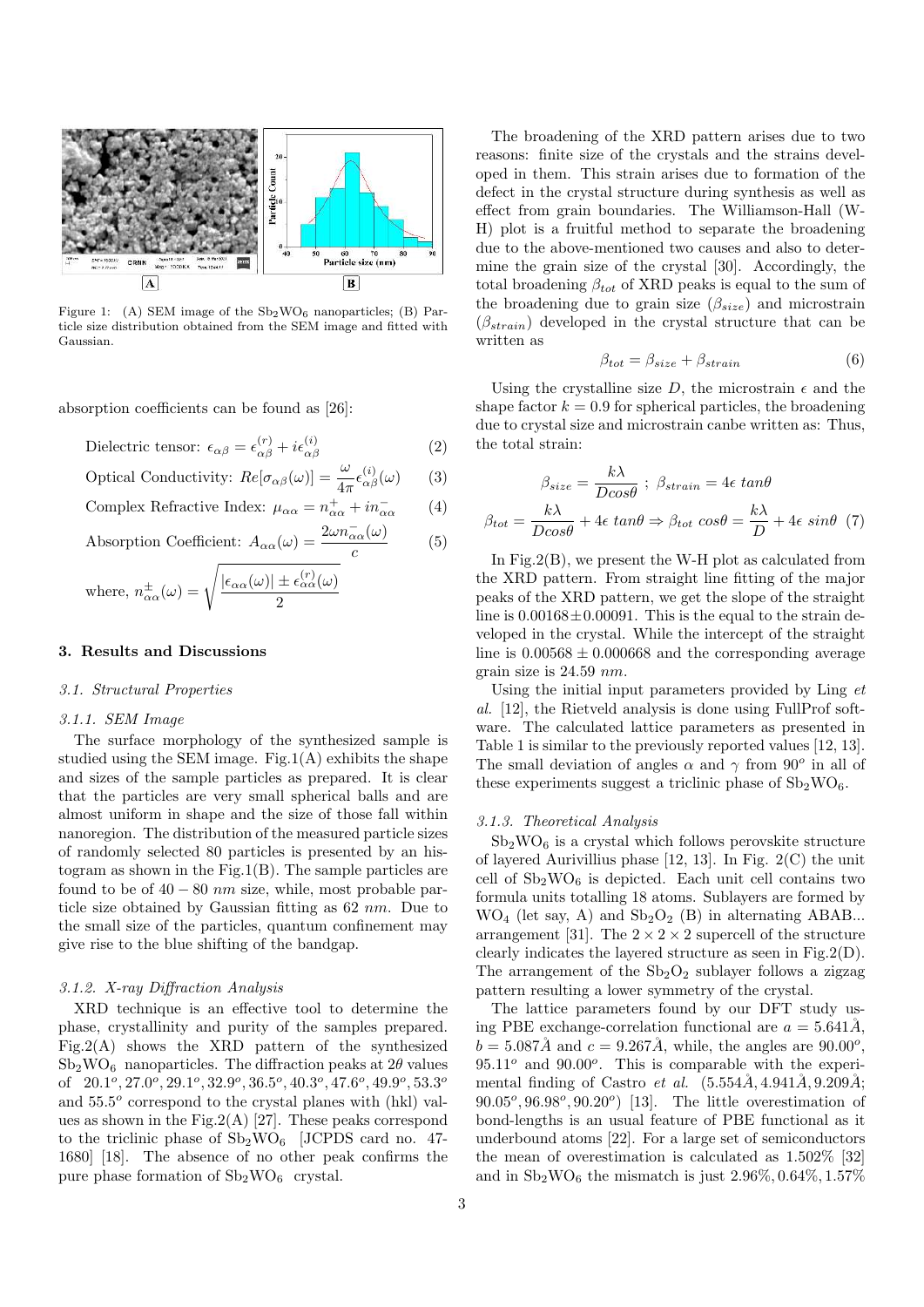

Figure 2: (A) The profile matching of XRD pattern of the  $Sb_2WO_6$  sample; (B)  $\beta cos\theta$  versus  $4sin\theta$  plot (W-H plot) and the straight line represents the average fitting; (C) Crystal structure and (D) Simulated X-ray diffraction pattern for  $Sb_2WO_6$ .

| Lattice Parameters |               |              |                    |                            |                            |                             |               |  |
|--------------------|---------------|--------------|--------------------|----------------------------|----------------------------|-----------------------------|---------------|--|
|                    | Formula Units | a<br>(A)     | $\mathbf{A}$<br>b. | c(A)                       | $\alpha$                   |                             | $\sim$        |  |
| Theo. (PBE)        |               | 5.641        | 5.087              | 9.267                      | 90.00                      | 95.11                       | 90.00         |  |
| Theo. (PBEsol)     | 2             | 5.553        | 4.983              | 9.192                      | 90.00                      | 95.41                       | 90.00         |  |
| Expt.              | 16            | 11.13        | 9.89               | 18.50                      | 90.50                      | 96.38                       | 90.38         |  |
| Expt. [13]         | ച             | 5.554        | 4.941              | 9.209                      | 90.05                      | 96.98                       | 90.20         |  |
| Expt. $[12]$       | 16            | 11.132       | 9.896              | 18.482                     | 90.20                      | 96.87                       | 90.21         |  |
| Band Gap (eV)      |               |              |                    |                            |                            |                             |               |  |
| <b>PBE</b>         | <b>PBEsol</b> | <b>HSE06</b> | Expt.              | $\left[28\right]$<br>Theo. | $\left[29\right]$<br>Expt. | $\lceil 18 \rceil$<br>Expt. | Expt. $[16]$  |  |
| 1.78               | 1.35          | 2.62         | 2.42               | 2.91                       | 2.30                       | 2.46                        | $2.17 - 2.63$ |  |

Table 1: Lattice parameters and bandgap of  $Sb_2WO_6$  calculated using DFT methods compared with the experimental values obtained. Experimental lattice parameters of this study and that by Ling. *et al.* [12] are for  $2 \times 2 \times 2$  supercell.

for a, b, c, respectively. The W atom forms six W-O bonds among which four are almost planar in nature having O-W-O bond angles  $100.67^{\circ}, 87.11^{\circ}, 84.03^{\circ}, 88.17^{\circ}$ . The on plane W−O bond lengths are  $1.81\AA$ ,  $2.12\AA$ ,  $2.16\AA$ ,  $1.80\AA$ and the two out-of-the-plane bond lengths are  $1.89\AA$ . So, we see that there is inherent asymmetry within the  $WO_4$ sublayer whereas the inter-sublayer  $(Sb<sub>2</sub>O<sub>2</sub>-WO<sub>4</sub>)$  region is maintaining a regularity.

On the other hand, PBEsol predicted structural param- $\text{eters } (5.553\AA, 4.983\AA, 9.192\AA, 90.00^o, 95.41^o, 90.00^o) \text{ are in }$ excellent agreement with the experimental values when compared with PBE functional. This is because the slow varying density approximation is more accurate for any solid and in the PBEsol functional that is restored [22].

Though the lattice parameters calculated using PBEsol are almost similar to the experimental parameters found by Castro et al. , the mismatch of symmetry group is evident. While the experimental observation shows that  $Sb<sub>2</sub>WO<sub>6</sub>$  follows triclinic P1 space group symmetry, the DFT calculations using both PBE and PBEsol indicate it as monoclinic  $(P2_1)$  crystal. The  $\alpha$  and  $\gamma$  angles are found to be  $90^o$  using DFT calculations, whereas, the experimentally observed values deviate a little from  $90^o$  (see, Table 1). The deviation of the angles from a perfect  $90^{\circ}$ is responsible for the triclinic nature. However, Ling et al. have experimentally predicted the underlying monoclinic structure of  $Sb_2WO_6$  crystal [12]. For experimental observations, such variation is not rare as finite size effect is inevitable in experiments. For example, the lattice angle  $\beta$ of iron tungstate FeWO<sub>4</sub>, which is found in  $P2/a$  symmetry, may vary from  $90.091^o$  to  $90.8^o$  [33, 34, 35]. Interestingly, the enantiomorphic nature (non-centrosymmetric) is predicted by both theoretical and experimental techniques.

The theoretically calculated XRD pattern is presented in Fig.2(D). The calculated peaks match well with the experimental observation. Unlike the experimental case, the calculated peaks are sharp and one can distinctly identify many of them. This is because the theoretical calculation is done on bulk material free from any size effect. The size effect makes the experimental XRD peaks blunt and, sometimes, less distinctly observable. Due to the broadening of the XRD peaks, the peak corresponding  $(11 - 2)$  is not visible in the experimental XRD. However, by deconvoluting the experimental XRD spectra between  $2\theta$  range  $28^o - 32^o$ , two peaks can be located. This is shown in Fig..6 of Appendix. The peak at  $29.25^{\circ}$  is due to  $(003)$ plane and peak at  $30.11^{\circ}$  is due to  $(11 - 2)$  plane.

# 3.2. Electronic and Optical Properties

# 3.2.1. Ultraviolet-Visible Spectra

The optical property of the material is studied by UV-Vis absorbance spectroscopy. The absorption of photons energizes the electron to jump from valence band (VB)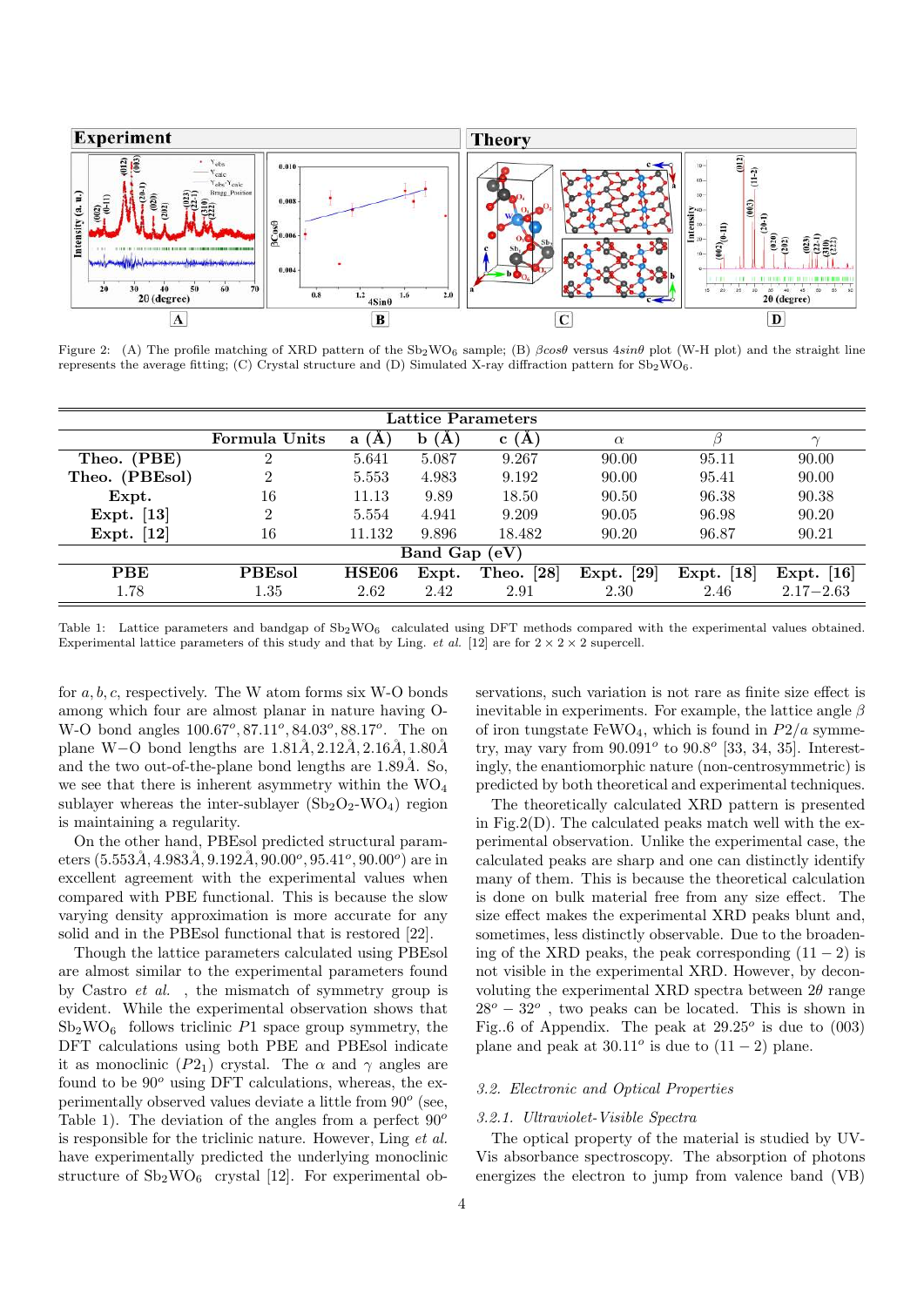to conduction band (CB), so, the absorption spectra provides the understanding of the electronic properties of the material concerned.

The observed UV-Vis spectra of the sample is shown in Fig.3(A). We can see from the figure there is a prominent absorbance  $(A)$  of the material in the visible region. Following an almost flat region in  $\sim 200 - 208$  nm range, the absorbance start to increase and there is a peak observed at  $242 - 245$  nm. Beyond that the intensity starts to fall rapidly till 450 nm followed by a rather moderate fall till 800 nm.

Now, the absorbance is observed for a solution of  $Sb<sub>2</sub>WO<sub>6</sub>$ , so, the effect of the interaction between water and the sample surface on the spectra is unavoidable. Due to the interaction between water and the sample surface there is a little flatness in the absorbance spectra and very few prominent peaks are noticed. Similar nature of absorbance is observed in earlier works as well [27]. There is no sharp fall in absorbance near the bandgap energy attributing from this interaction as well. So, to detect the region of maximum change of absorbance we plot the  $\frac{dA}{d\lambda}$  versus wavelength  $\lambda$  as shown in Fig.3(B). The knee point of  $\frac{dA}{d\lambda}$ , where a straight-line fitting is done, can be identified as the point where the absorption just start increasing. The wavelength of this point should correspond the bandgap energy which is estimated as  $2.42 \, eV$ .

#### 3.2.2. Photoluminescence Spectra

In general, the recombination of photo-generated charge carriers can release energy for the emission of photoluminescence. The higher the PL intensity, higher the recombination of charge carriers and more the sample acts like fluorescent material. Fig.3 $(C)$  shows the photoluminescence spectra of antimony tungstate with the excitation of 310 nm. There is a prominent part of the emission in the visible region.

The most intense peak at 468 nm is attributed to the intrinsic luminescence of  $Sb_2WO_6$  [29]. The approximate bandgap energy as calculated from this peak corresponding to the PL spectra is 2.65  $eV$ . From the theoretical partial DOS (PDOS) calculation discussed in the next subsection, we can identify that the peak originates from the electron transitions between the hybridized Sb−5s orbital and O−2p orbital lying in the VB and  $W-5d_{x^2-y^2}$  orbital in the CB [36, 37]. The peak at  $438 \, nm$  may be formed due to the defect of the metal atoms and the oxygen vacancies produced during the crystal growth [36].

# 3.2.3. Band Structure and Density of State

The electronic structural analysis provides the understanding of the optical performance of materials, hence we investigate the energy band structure and DOS of the optimised structure. Both the PBE and PBEsol generalised gradient approximations (GGA) perform well for structural analysis, however, they underestimate the bandgaps of the semiconductors and insulators. The derivative discontinuity effect can not be properly addressed within such

non-empirical semi-local approximated schemes [38, 32]. The Hartree-Fock (H-F) approximation is a non-local exchange scheme and self-interaction free, so, in hybrid functional schemes a portion of H-F exchange is added. The HSE06 screened hybrid method is one of the best performing technique for proper bandgap prediction and is computationally less demanding than the density functional perturbative theoretical approximations (GW based quasiparticle methods) [39]. We use HSE06 hybrid functional for electronic structural calculations as well as for optical property prediction [24].

In Fig.3(D), the energy band dispersion and DOS using HSE06 is depicted. The coordinates of high symmetry points can be found in Table .3 of Appendix. The bandgap is estimated as  $2.62 \, eV$ . The valence band maxima (VBM) is located at Γ point and the conduction band minima (CBM) is at B point, hence the bandgap is indirect in nature. From Table 1, we see that the bandgap is within the range of experimentally observed values. The energy band dispersion near the CBM is flat along the  $\Gamma - B$  line. Due to this flatness of the band there is a small peak of DOS at CBM denoted by  $C_1$ . There is a degeneracy of two bands along the  $E - Z - C_2$  and  $Z - D$  segments of irreducible Brillouin zone (BZ) in both of lowest lying conduction and highest lying valence band region. The almost separate two bands just below VBM is the reason of the sharp  $V_2$  peak. The overlap of bands for a large region of BZ indicates strong hybridization. Similar degeneracy is observed for the next two bands in VB. It is interesting that the band degeneracies do not appear near the BZ centre Γ. While there are a series of distinct sharp peaks of DOS in CB denoted by  $C_2, C_3, C_4 \cdots$ , the DOS in VB is comprised of small peaks  $(V_1, V_3, V_4, \dots)$  except the tall sharp peak  $V_2$  discussed above.

The origin of the energy bands can be understood using the atomic orbital projected DOS. In Fig.4(A) we present the PDOS for Sb, W and O atoms. If we look back to the crystal structure in Fig.2(C), we see that the  $Sb_1$  and  $Sb<sub>2</sub>$  atoms produce bonding with  $O<sub>5</sub>$  and  $O<sub>6</sub>$ . The PDOS plots suggest hybridization of Sb−5s with  $O<sub>5</sub> - 2p<sub>y</sub>$  and  $O_6 - 2p_y$  near the VBM level, with a small contribution from Sb−5 $p_y$ , corresponding  $V_1$  and  $V_2$  peaks in Fig.3(D). The  $V_5$  and  $V_6$  peaks are originating from oxygen  $2p$  levels; mainly the  $2p_z$  orbital of  $O_1$  and  $O_2$ , and,  $2p_x$  orbital of  $O_3$  and  $O_4$  produce the sharpness. Especially  $O_4 - 2p_x$ PDOS is distinctly sharp. CB is populated by W−5d orbitals producing the spaghetti of sharp peaks of DOS. Near the CBM contribution is coming mostly from  $W-5d_{x^2-y^2}$ orbital, with small contribution from the 2p orbitals of surrounded  $O_1$  to  $O_4$  atoms. Hence, the PDOS plot in Fig.4 demonstrates that O−2p states are principal contributors to the upper portion of the valence band and W−5d states give the main input in the lower portion of the valence band. On the other hand, the conduction band is dominated by unoccupied W−5d states. It is worth mentioning that, the same feature regarding occupation of the valence band and conduction band regions by O−2p and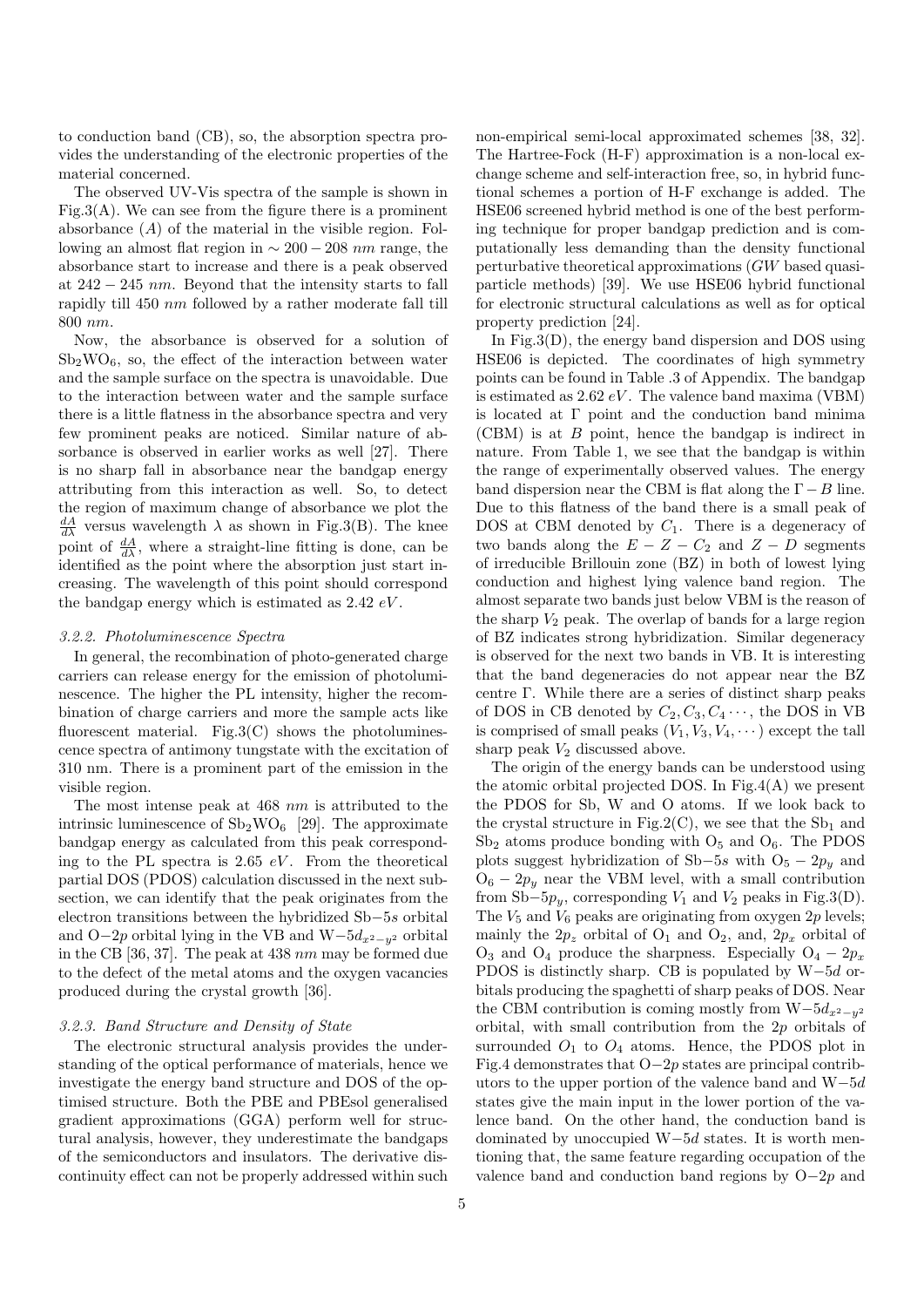

Figure 3: (A )UV-Vis absorbance spectra in water solution; (B) The  $\frac{dA}{d\lambda}$  versus wavelength plot; (C) Photoluminescence spectra of the antimony tungstate; (D) Energy band structure and density of states and (E) Abso for  $Sb_2WO_6$ .

W−5d states was found to be characteristic of other related tungstates with the common formula  $\text{MWO}_4$  (M = Fe, Co, Cu, Zn, Cd) [40, 41, 33, 42].

To be more specific about the atomic contribution at VBM and CBM, we calculate the band projected charge density at the VBM for Γ point and at CBM for B point. This plot is similar to the wannier orbital plot as the charge density is basically the squared value of the wavefunction. The plots presented in Fig.4(B) confirm that the bandgap is between the  $O_5 - 2p_y$  and  $O_6 - 2p_y$  at VBM and W−5 $d_{x^2-y^2}$  at CBM. Small contributions from O<sub>1</sub> and  $\mathrm{O}_2$  at CBM is evident in the figure indicating the hybridization. When we perform the wannierization to find maximally localised Wannier functions (MLWF) we find that the Wannier centres are shifted from the atom centres, which confirms the hybridization of orbitals.

The atomic bonding nature can be qualitatively understood using Bader charge transfer analysis [43]. The calculated transferred charges for the atoms are presented in Table 2. It shows that the polyhedra formed by W atom surrounded by  $O_1$  to  $O_4$  atoms has a net charge of  $-1.75$ and  $Sb_2O_2$  have a net charge of 1.75. So, we can conclude that there is a net charge transfer from the  $Sb<sub>2</sub>O<sub>2</sub>$ sublayer to  $WO<sub>4</sub>$  sublayer producing an ionic bonding between these two sublayers. The total charge density plot in Fig.4(B) also indicates the ionic bonding nature as the

| Atom                    | Charge  |
|-------------------------|---------|
| $Sb_1$                  | 1.82    |
| $\mathrm{Sb}_2$         | 1.83    |
| W                       | 2.43    |
| O <sub>1</sub>          | $-0.87$ |
| O2                      | $-0.89$ |
| O3                      | $-1.03$ |
| $\mathrm{O}_4$          | $-1.03$ |
| Ο5                      | -1.14   |
| $\overline{\partial}_6$ | -1.13   |

Table 2: Bader charge transfer.

charges around the atoms are almost spherically symmetric.

So, we identify the origin of the bandgap as well as the nature of atomic bonding from the DFT study. Also, the calculated gap comes in good agreement with that found from PL spectra. Motivated by such excellent agreement between the theoretical and experimental observations, we do further theoretical calculations on the optical properties.

#### 3.2.4. Absorption Coefficient

As HSE06 functional can estimate the bandgap almost exactly, so, we further use it for the calculation of opti-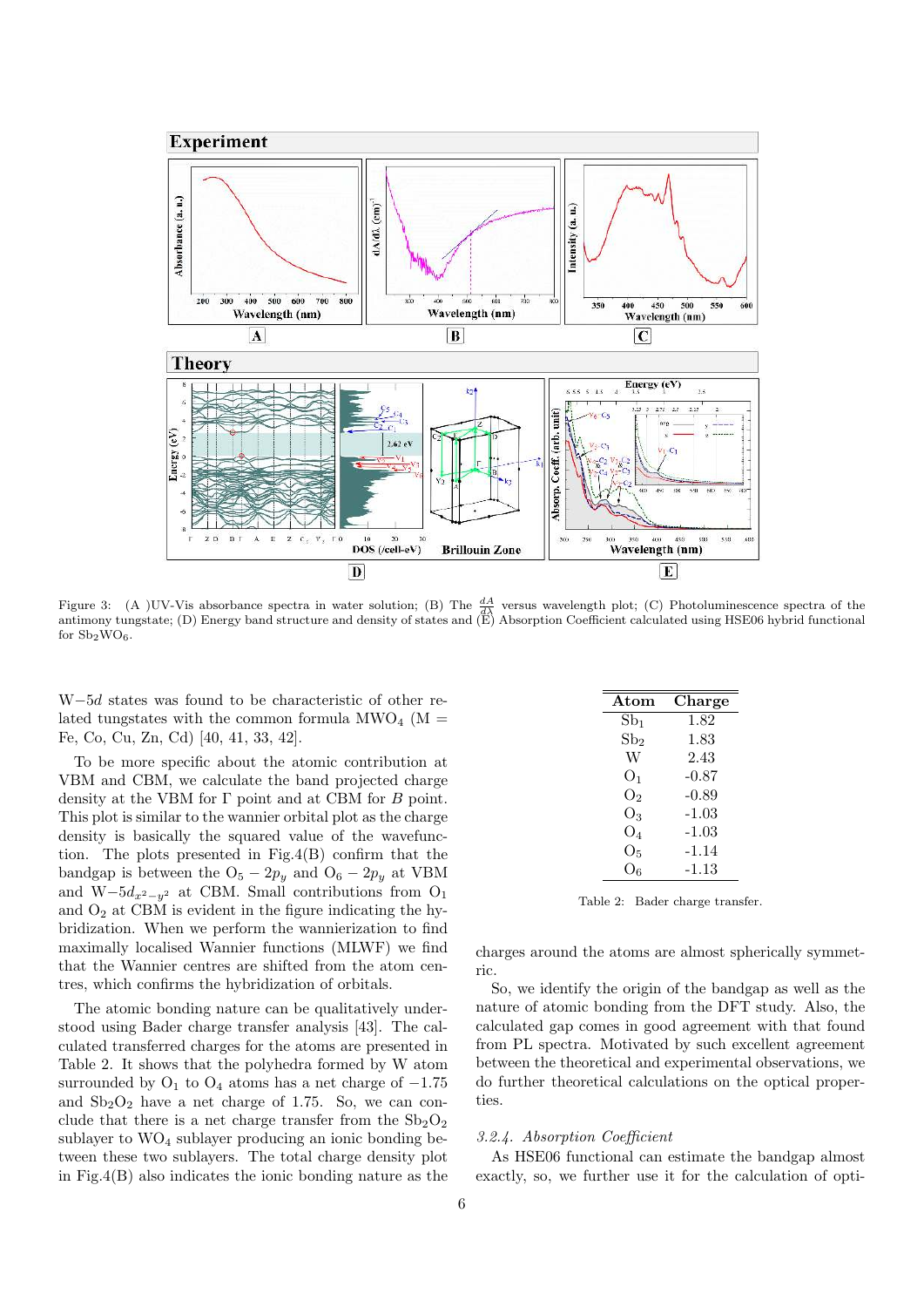

Figure 4: (A) Atomic orbital projected DOS of Sb2WO6; (B) Total charge density and the charge densities for VBM and CBM at the Γ and B points, respectively.

cal properties which are directly related to the electronic structure of materials. The jump of electron from a state to another is the mechanism behind the optical response; in metals both of inter-band and intra-band transitions are important, whereas, in gapped systems the optical response is dominated by inter-band leap. Ideally, a photon with a minimum of bandgap energy is required to move an electron from VB to CB producing a hole in the VB. Photons with higher energy than bandgap initiates the transition to higher level of conduction band, hence, in optical response calculations a plenty of empty conduction bands are thus necessary to be taken into consideration. In VB region, the number of available electrons for the inter-band transitions is expressed in term of effective electron number  $(n_{eff})$  as:

$$
n_{eff}(E_m) = \frac{2m}{Ne^2h^2} \int_0^{E_m} E. \epsilon_{\alpha\alpha}^{(i)}(E) dE; \tag{8}
$$

Here, m, e and N are electronic mass, charge and number density. Calculation reveals that the electrons below  $15 eV$ from VBM cannot contributing in the optical transitions. As a consequence,  $0 - 15 eV$  range is a optimal choice of optical property calculations.

The absorption coefficient as calculated using Eq.5 is presented in Fig.3(E); on the shaded region of total absorption, the individual components are depicted as well. All the other optical properties are discussed in the following section, here we try to compare the experimental and

theoretical absorption results side by side to get an insight on the underlying physical phenomena.

Similar to the experimental observation, there is a small peak near 200 nm. The sharp fall following that is also evident, however, in theoretical calculation the fall is stiffer than the experimental one. The fall goes on till  $\sim$  265 nm and thereafter a plateau is seen with almost flat top in  $\sim$  275 − 290 *nm* region. Following that, the fall is gradual and there is no absorption after  $\sim$  475 nm. The calculated bandgap is 2.62  $eV$  corresponding 473.22 nm, so, there should not be any absorption beyond that. As, comparing to the higher energy region the absorption in visible light region ( $\sim$  380 − 700 *nm*) is quite low, so, we magnify the plot in the inset for this region. The energy corresponding to the wavelength range is also depicted on the upper xaxis, in both of the plots.

Now, let us investigate the origin of the peaks in the absorption coefficient plots starting from lower energy towards higher energy (higher to lower wavelength) i.e., from right to left of Fig.3 $(E)$ . The first distinct peak is at  $\sim$  2.8 eV (see, inset) corresponding to the  $V_1 - C_1$  transition. The transition between the first two sharp peaks  $V_2 - C_2$  is seen around 3.9 eV. The next two peaks indicated in the figure are higher than the surroundings due to two transitions for each one. As there is a sharp rise of DOS from  $V_4$  to  $V_5$ , the absorption coefficient rises sharply till 5.38  $eV$  corresponding  $V_5-C_3$  peak, and the next peak is near 200 nm ( $\sim 6$  eV) is due to the  $V_6 - C_5$  transition.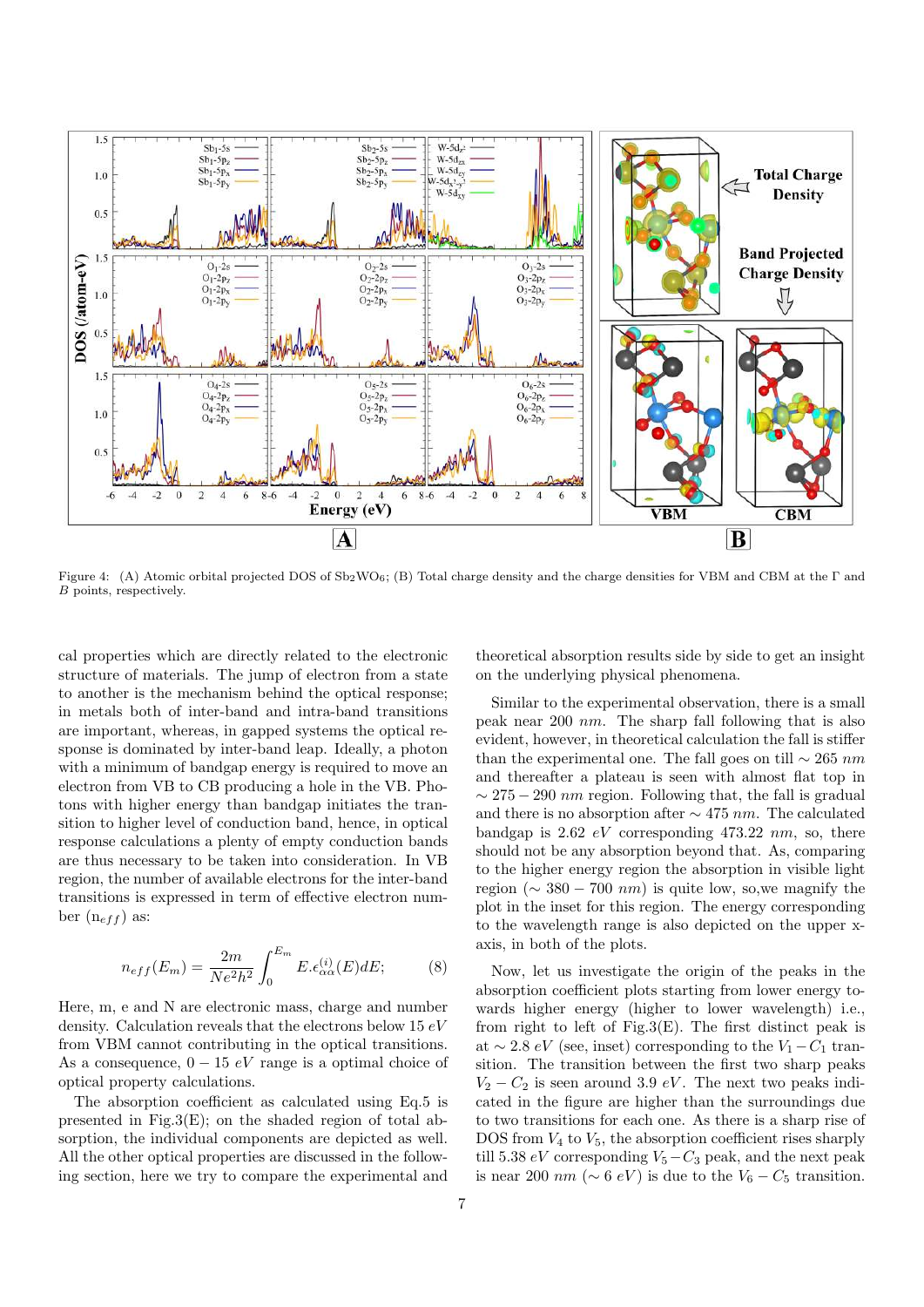Along with these indicated peaks, it is expected to have a distinct  $V_2 - C_5$  transition peak at ~ 4.7 eV, however, there is none. When minutely investigated, we note that the valley between  $C_3 - C_4$  and  $V_2 - V_3$  have a gap of  $\sim$  4.7 eV as well, so, we conclude that in the backdrop of this the expected  $V_2 - C_5$  is absent.

We have discussed the similarities of the experimental and theoretical absorption spectra, however, we should note the difference of those as well. The DFT calculation is on the bulk, whereas, the experimental observation is on nano sized materials. The surface effect for small sized particles play significant role in optical absorption. Furthermore, there are interactions between water and the sample and the effect of the solvent water molecules makes the experimental spectra smoother. Though in theoretical calculation there should not be any absorption below the bandgap of the material, the scenario of experimental setup is quite different. We observe very low, but not tending to zero, absorption below the bandgap energy and the surface effect as well as the solvent environment is the reason behind such usual behaviour in experiments.

#### 3.2.5. Other Optical Properties

We see that by proper choice of DFT method, one can find excellent agreement of the structural and electronic properties as well as can dig out the atomic level reasoning behind the experimentally observed photoluminescence and absorption profile. Such understanding let us move further to the theoretical studies on other optical properties. The calculation method is straight forward as discussed in the Methodology section.



Figure 5: Theoretically calculated dielectric constant, electron energy loss spectrum, absorption coefficient and optical conductivity of  $Sb_2WO_6$ .

In Fig.5 we plot the dielectric constant, electron energy

loss spectrum (EELS), absorption coefficient (A) and optical conductivity ( $\sigma$ ) of Sb<sub>2</sub>WO<sub>6</sub>. The imaginary part of dielectric constant  $\epsilon^{(i)}$  remains zero till the bandgap energy. It then starts to rise rapidly till reaching a small flat peak region  $3.5 eV$  before it restarts its climb again. Near 5.5  $eV$  the  $\epsilon^{(r)}$  becomes higher than  $\epsilon^{(i)}$ . The plasma frequency is defined as the frequency when  $\epsilon^{(r)}$  crosses the zero axis going from negative to positive value while having  $\epsilon^{(i)}$  /1 which is calculated as 13.36 eV.

The plasma frequency can be readily verified from the distinct peak in EELS. The EELS is seen as a sharply peaked spectrum with very low value below 10  $eV$ . High value of plasma frequency is a signature character of most of the semiconductors,  $Sb_2WO_6$  is not an exception in that sense.

The same absorption coefficient presented in Fig.3(E) is now plotted for a wider range of energy, here, in this figure. We see that beyond the 6.2  $eV$  energy corresponding to the 200 nm, the absorption coefficient rises further and exhibits an almost bell shaped nature. The highest range of absorption is in  $7.2 - 11$  eV range. This is because of the highest range of DOS in VB, with peak at  $V_6$  and fall  $\sim$  −7 eV with respect to the VBM (see, Fig.3(D)).

The optical conductivity is directly related to the imaginary part of the dielectric constant through Eq.3. In Fig.5 such correspondence is readily visible. Now, absorption of photonic energy to produce electron-hole combinations is represented in absorption coefficient while the optical conductivity is the representative of the conducting property of the same electron-hole pairs. As larger number of electrons moves to CB through photon absorption, the carrier concentration also increases which reflects in higher optical conductivity. This signature is also evident from the plots. The conductivity jumps up just above the bandgap value  $(2.62 \, eV)$ , and, even below 5  $eV$  the optical conductivity is not very low. The flatness of the bands in the vicinity of VBM and CBM makes the conductivity profile almost flat for  $\sim 2.6 - 4.9$ eV. Beyond that the sharp increase follows the profile of absorption spectra.

# 4. Conclusion

We provide a combined theoretical and experimental study on  $Sb_2WO_6$  exhibiting its merit. The sample is produced using hydrothermal procedure. The XRD measurement proves its purity, whereas, the W-H plot and SEM measurements show that the particle size is of the order of  $40 - 80$  nm. The peaks of the simulated XRD pattern for  $Sb_2WO_6$  match well with the experimental observation. The UV-Vis absorption spectra shows similar pattern as the DFT calculated one. From UV-Vis spectra the bandgap is found as  $2.42\,eV$ , whereas, the bandgap calculated using HSE06 functional  $(2.62 \text{ eV})$  falls within the range found in experiments. Thus with the help of energy band diagram and atomic orbital projected DOS we can identify the transitions responsible for the particular nature of the absorbance experienced experimentally. The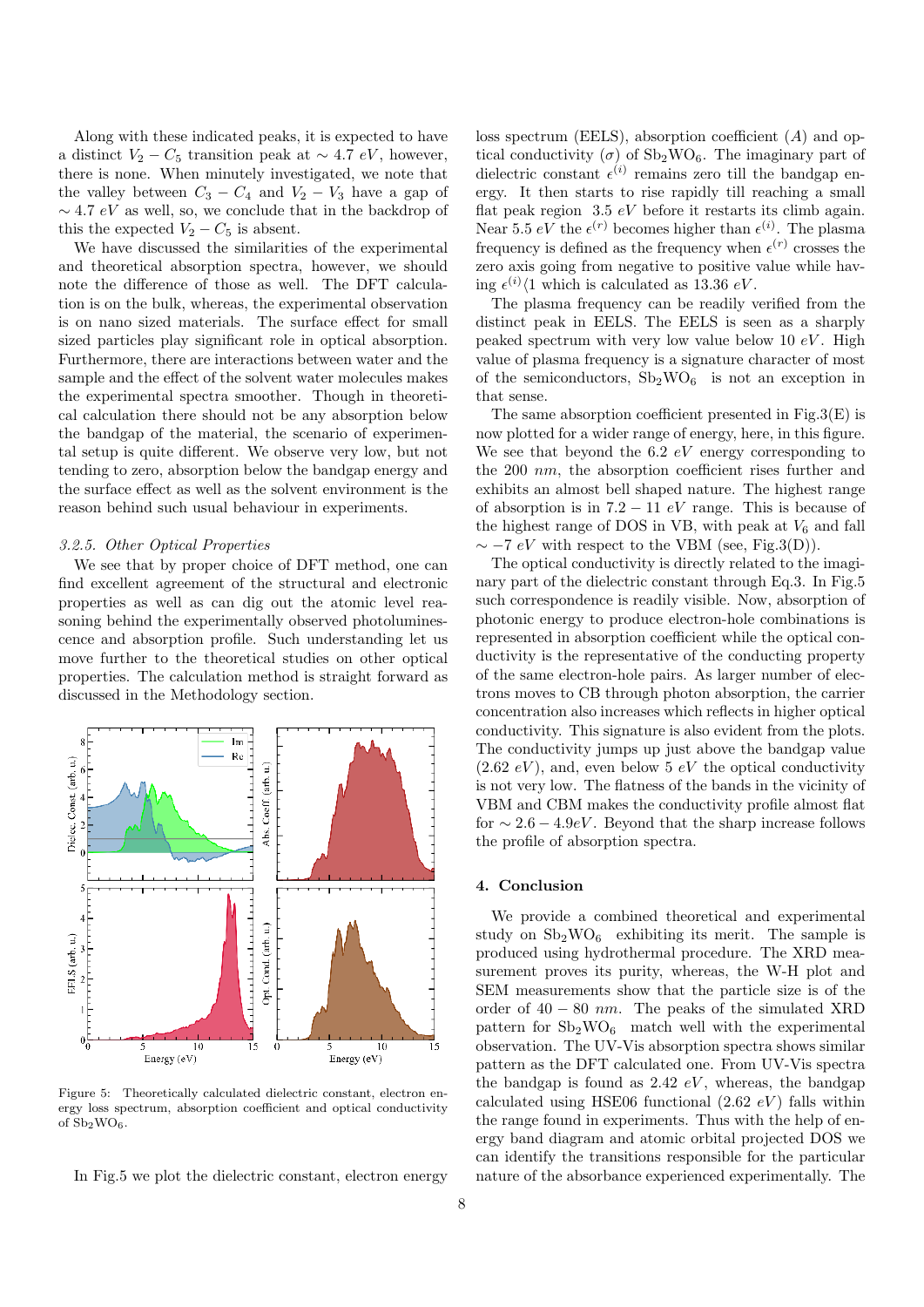origin of the bandgap is identified as the energy difference between states occupied by the  $O-2p_y$  orbitals bonded with the Sb atom at VBM, and, the W $-5d_{x^2-y^2}$  orbital at CBM. From the PDOS plot, the peak of PL spectra at 468  $nm(2.65 eV)$  can be associated with the transition between hybridized Sb−5s, O−2p at VB and W−5d at CB. The significantly higher plasma frequency calculated for  $Sb_2WO_6$  (13.36  $eV$ ) is the character of semiconductors. So, our attempt of understanding the underlying physics of experimentally promising  $Sb_2WO_6$  paves the way for further tuning of its optical and electronic properties as well as establishes the importance of synchronization of experimental and theoretical works.

### Credit Author Statement

The experimental characterisation and analysis are done by D. Karmakar and D. Jana and the theoretical analysis is done by S. Datta. With the contribution of D. Karmakar and D. Jana in experimental section, the manuscript is mainly developed by S. Datta. D. Karmakar and S. Datta contribute equally to this study.

# References

#### References

- [1] H. Watanabe, T. Shirakawa, S. Yunoki, Microscopic study of a spin-orbit-induced mott insulator in ir oxides, Physical Review Letters 105 (21) (2010) 216410.
- [2] Z.-X. Shen, D. S. Dessau, Electronic structure and photoemission studies of late transition-metal oxides—mott insulators and high-temperature superconductors, Physics Reports 253 (1-3) (1995) 1–162.
- [3] J. Robertson, High dielectric constant gate oxides for metal oxide si transistors, Reports on Progress in Physics 69 (2) (2005) 327.
- [4] C. Homes, T. Vogt, S. Shapiro, S. Wakimoto, A. Ramirez, Optical response of high-dielectric-constant perovskite-related oxide, Science 293 (5530) (2001) 673–676.
- [5] V. R. Buch, A. K. Chawla, S. K. Rawal, Review on electrochromic property for wo3 thin films using different deposition techniques, Materials Today: Proceedings 3 (6) (2016) 1429–1437.
- [6] H. S. Chin, K. Y. Cheong, K. A. Razak, Review on oxides of antimony nanoparticles: synthesis, properties, and applications, Journal of Materials Science 45 (22) (2010) 5993–6008.
- [7] P. González-Borrero, F. Sato, A. Medina, M. L. Baesso, A. C. Bento, G. Baldissera, C. Persson, G. A. Niklasson, C. G. Granqvist, A. Ferreira da Silva, Optical band-gap determination of nanostructured wo 3 film, Applied Physics Letters 96 (6) (2010) 061909.
- [8] S. Deb, Optical and photoelectric properties and colour centres in thin films of tungsten oxide, Philosophical Magazine 27 (4) (1973) 801–822.
- [9] Z. Deng, F. Tang, D. Chen, X. Meng, L. Cao, B. Zou, A simple solution route to single-crystalline sb2o3 nanowires with rectangular cross sections, The Journal of Physical Chemistry B 110 (37) (2006) 18225–18230.
- [10] B. Zhu, P. Xia, Y. Li, W. Ho, J. Yu, Fabrication and photocatalytic activity enhanced mechanism of direct z-scheme g-C3N4/Ag2WO4 photocatalyst, Applied Surface Science 391 (2017) 175–183.
- [11] L. Zhang, H. Wang, Z. Chen, P. K. Wong, J. Liu, Bi2wo6 micro/nano-structures: synthesis, modifications and visiblelight-driven photocatalytic applications, Applied Catalysis B: Environmental 106 (1-2) (2011) 1–13.
- [12] C. D. Ling, R. Withers, A. D. Rae, S. Schmid, J. G. Thompson, Antiferroelectric modulations in Sb2WO6 and Sb2MoO6, Acta Crystallographica Section B: Structural Science 52 (4) (1996) 610–615.
- [13] A. Castro, P. Millan, R. Enjalbert, E. Snoeck, J. Galy, An original oxide of antimony and tungsten related to aurivillius phases, Materials Research Bulletin 29 (8) (1994) 871–879.
- [14] A. Castro, P. Millan, R. Enjalbert, Structural evolution of the aurivillius framework in the solid solutions bi2wo6-sb2wo6, Materials Research Bulletin 30 (7) (1995) 871–882.
- [15] A. Castro, R. Enjalbert, J. Galy, Sb2MoO6, a re-examination, Acta Crystallographica Section C: Crystal Structure Communications 53 (11) (1997) 1526–1529.
- [16] C. Yang, X. Yang, F. Li, T. Li, W. Cao, Controlled synthesis of hierarchical flower-like sb2wo6 microspheres: Photocatalytic and superhydrophobic property, Journal of Industrial and Engineering Chemistry 39 (2016) 93–100.
- [17] Z. J. Zhang, X. Y. Chen, Sb2MoO6, Bi2MoO6, Sb2WO6, and Bi2WO6 flake-like crystals: Generalized hydrothermal synthesis and the applications of Bi2WO6 and Bi2MoO6 as red phosphors doped with Eu3+ ions, Materials Science and Engineering: B 209 (2016) 10–16.
- [18] S. Chen, M. Zhou, T. Li, W. Cao, Synthesis of ag-loaded Sb2WO6 microsphere with enhanced photocatalytic ability for organic dyes degradations under different light irradiations, Journal of Molecular Liquids 272 (2018) 27–36.
- [19] A. Rabenau, The role of hydrothermal synthesis in preparative chemistry, Angewandte Chemie International Edition in English 24 (12) (1985) 1026–1040.
- [20] P. Giannozzi, O. Andreussi, T. Brumme, O. Bunau, M. B. Nardelli, M. Calandra, R. Car, C. Cavazzoni, D. Ceresoli, M. Cococcioni, N. Colonna, I. Carnimeo, A. D. Corso, S. de Gironcoli, P. Delugas, R. A. DiStasio, A. Ferretti, A. Floris, G. Fratesi, G. Fugallo, R. Gebauer, U. Gerstmann, F. Giustino, T. Gorni, J. Jia, M. Kawamura, H.-Y. Ko, A. Kokalj, E. Küçükbenli, M. Lazzeri, M. Marsili, N. Marzari, F. Mauri, N. L. Nguyen, H.-V. Nguyen, A. O. de-la Roza, L. Paulatto, S. Poncé, D. Rocca, R. Sabatini, B. Santra, M. Schlipf, A. P. Seitsonen, A. Smogunov, I. Timrov, T. Thonhauser, P. Umari, N. Vast, X. Wu, S. Baroni, Advanced capabilities for materials modelling with quantum ESPRESSO, Journal of Physics: Condensed Matter 29 (46) (2017) 465901.
- [21] J. P. Perdew, K. Burke, M. Ernzerhof, Generalized gradient approximation made simple, Physical Review Letters 77 (18) (1996) 3865.
- [22] J. P. Perdew, A. Ruzsinszky, G. I. Csonka, O. A. Vydrov, G. E. Scuseria, L. A. Constantin, X. Zhou, K. Burke, Restoring the density-gradient expansion for exchange in solids and surfaces, Physical Review Letters 100 (13) (2008) 136406.
- [23] K. Momma, F. Izumi, Vesta 3 for three-dimensional visualization of crystal, volumetric and morphology data, Journal of Applied Crystallography 44 (6) (2011) 1272–1276.
- [24] J. Heyd, J. E. Peralta, G. E. Scuseria, R. L. Martin, Energy band gaps and lattice parameters evaluated with the heydscuseria-ernzerhof screened hybrid functional, The Journal of Chemical Physics 123 (17) (2005) 174101.
- [25] G. Pizzi, V. Vitale, R. Arita, S. Blügel, F. Freimuth, G. Géranton, M. Gibertini, D. Gresch, C. Johnson, T. Koretsune, et al., Wannier90 as a community code: new features and applications, Journal of Physics: Condensed Matter 32 (16) (2020) 165902.
- [26] F. Wooten, Optical properties of solids, Academic press, 2013.
- [27] C. Ding, Z. Li, W. Tan, H. Li, J. Ma, Z. Chen, Y. Tao, Y. Qin, Y. Kong, 3d graphene aerogels/Sb2WO6 hybrid with enhanced photocatalytic activity under uv-and visible-light irradiation, Synthetic Metals 246 (2018) 137–143.
- [28] B. Huang, J. N. Hart, DFT study of various tungstates for